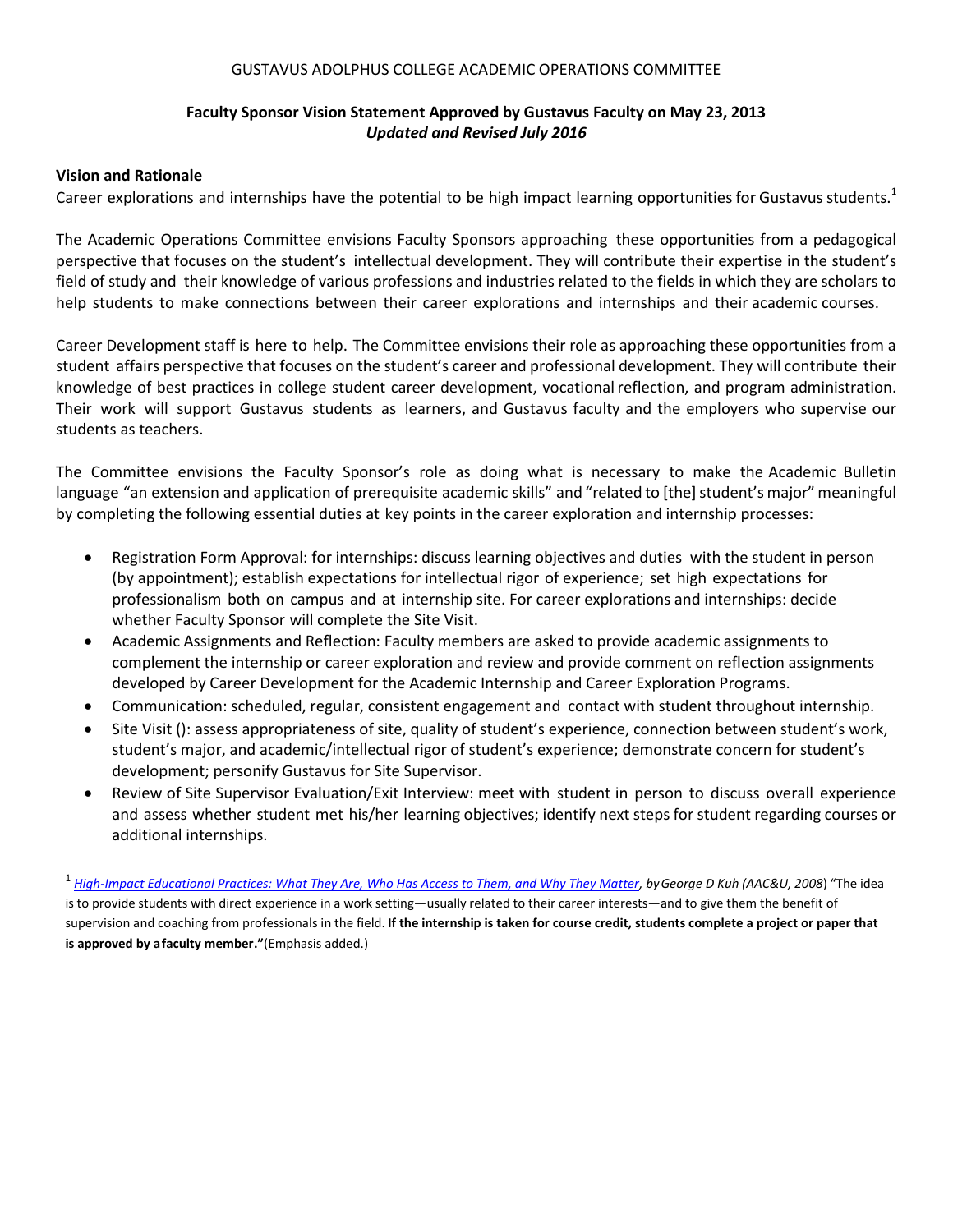The Committee envisions the Career Development role as doing what is necessary to make the language "off-campus employment experience" meaningful by completing the following essential duties at these key points in the process:

- Search: providing advice and assistance with resume and cover letter writing, identification of prospective employers, and interview preparation
- Registration: providing reliable information by the most accessible means available, working in harmony with the Registrar's Office, enforcing registration deadlines and requirements firmly, consistently, and fairly
- Orientation: Provide reliable information and encouragement to enable students to commence their career explorations or internships with confidence; set high expectations for professionalism both on campus and at internship site.
- Assignments: Review and provide comment on reflection assignments developed by Career Development for the Academic Internship and Career Exploration Programs as needed by arrangement on behalf of the Faculty Sponsor.
- Site Visits (where not completed by Faculty Sponsor)
- Employer Relations: promoting Gustavus to employers, cultivating and maintaining relationships with employer partners, risk management, site evaluation, troubleshooting
- Advancement: supporting the work of Gustavus alumni relations and advancement professionals in order to increase the number and variety of opportunities offered to students by alumni and friends of the College, and financial support for students completing unpaid career explorations and internships through stipends funded from gifts to the College

The Committee envisions the faculty adopting a Faculty Sponsor job description that is based upon best practices for professors serving as faculty sponsors for experiential learning and community-based learning.<sup>2</sup> The description would include specific expectations for the essential duties the Committee identified, and specific information about compensation and reimbursement for expenses incurred while serving as a Faculty Sponsor. The description would emphasize that the Faculty Sponsor's role is *optional*, and that faculty members who choose to serve in this role will have the College's expectations stated in writing.

 $^2$  The principles of experiential education include: 1) Experiential learning occurs when carefully chosen experiences are supported by reflection, critical analysis and synthesis; 2) The educator's primary rolesinclude setting suitable experiences, posing problems, setting boundaries, supporting learners, insuring physicaland emotional safety, and facilitating the learning process. *What is Experiential Education?", Association for Experiential Education, [www.aee.org/about](http://www.aee.org/about)*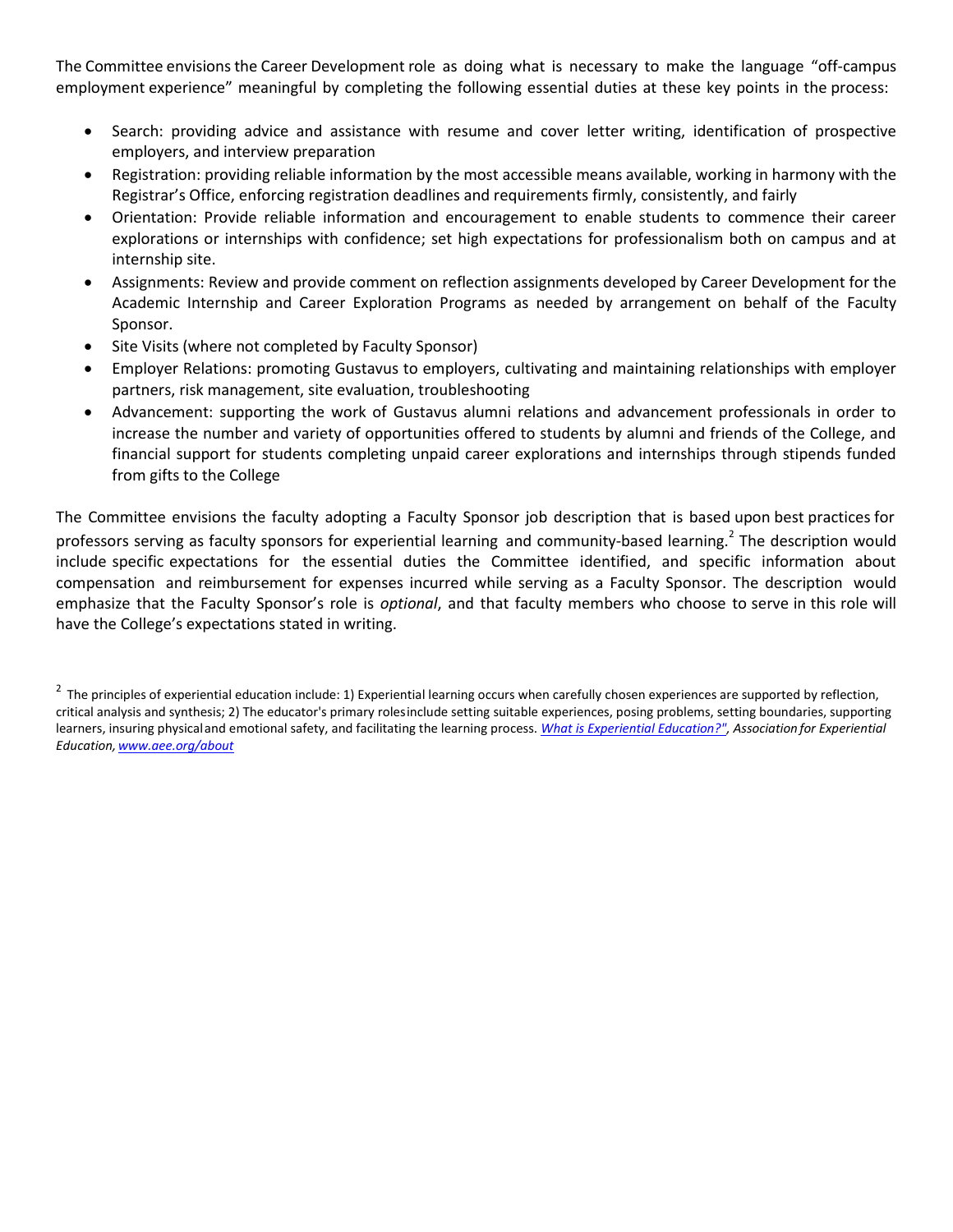# **Appendices: Career Development Staff and Faculty Sponsor Responsibilities Charts; Site Supervisor Evaluation APPENDIX ONE INTERNSHIPS:**

| <b>STAGE</b>                                | <b>CAREER DEVELOPMENT STAFF</b><br><b>RESPONSIBILITIES</b>                                                                                                                                                                                                                                                                                                                                                                                                                                                                                                                                                                                                                                                                                                                                                                                                                                                                                                                                                                                            | <b>FACULTY SPONSOR RESPONSIBILITIES</b>                                                                                                                                                                                                                                                                                                                                                                                                                                                                                                   |
|---------------------------------------------|-------------------------------------------------------------------------------------------------------------------------------------------------------------------------------------------------------------------------------------------------------------------------------------------------------------------------------------------------------------------------------------------------------------------------------------------------------------------------------------------------------------------------------------------------------------------------------------------------------------------------------------------------------------------------------------------------------------------------------------------------------------------------------------------------------------------------------------------------------------------------------------------------------------------------------------------------------------------------------------------------------------------------------------------------------|-------------------------------------------------------------------------------------------------------------------------------------------------------------------------------------------------------------------------------------------------------------------------------------------------------------------------------------------------------------------------------------------------------------------------------------------------------------------------------------------------------------------------------------------|
| Student's Internship Search                 | Advise and assist student so that student<br>can identify and approach prospective<br>internship sites. Advice includes, but is not<br>limited to:<br>Introduce student to internship and job<br>$\bullet$<br>database; maintain database<br>Assist student with resume and cover<br>letter writing<br>Lead individual "brainstorming"<br>appointments with students to identify<br>potential sites<br>Promote job/internship fair<br>opportunities and assist students with<br>fair preparation<br>Schedule, promote, and administer on-<br>campus interviews<br>Interview preparation<br>٠                                                                                                                                                                                                                                                                                                                                                                                                                                                          | Respond to student's inquiries about<br>$\bullet$<br>potential sites in fields related to the<br>student's major                                                                                                                                                                                                                                                                                                                                                                                                                          |
| Student's Internship Course<br>Registration | Assist student with completing the<br>$\bullet$<br>required Registration process<br>Establish deadlines and procedure for<br>٠<br>review and approval of course<br>registration and delivery of approved<br>registration data to Registrar, Faculty<br>Sponsor, Site Supervisor and Student in<br>collaboration with Registrar's Office<br>Review and update registration process<br>$\bullet$<br>annually<br>Coordinate approval of International<br>$\bullet$<br>internships with CICE<br>Receive, review, and approve completed<br>$\bullet$<br>Registration and deliver approved<br>registration data to Registrar, Faculty<br>Sponsor, Site Supervisor and Student by<br>established deadlines<br>Enforce applicable requirements and<br>$\bullet$<br>deadlines firmly, consistently, and fairly<br>Advise students on applicable Gustavus<br>$\bullet$<br>Academic Policies and procedures<br>Assist students with requests for<br>$\bullet$<br>waiver/exception of Academic Policy<br>$\bullet$<br>submitted to Faculty Petitions<br>Committee | Meet with student by appointment (in<br>$\bullet$<br>person or electronically) to<br>discuss 1) how desired career<br>exploration/internship relates to<br>student's major; 2) desired learning<br>outcomes; 3) expectations for<br>intellectual rigor of experience; and 4)<br>Faculty Sponsor's required assignments<br>Decide whether to accept student's<br>٠<br>invitation to serve as Faculty Sponsor<br>Decide whether Faculty Sponsor or<br>٠<br>Career Development Staff will assume<br>responsibility for completing site visit |

## **FACULTY SPONSOR AND CAREER DEVELOPMENT STAFF RESPONSIBLITIES**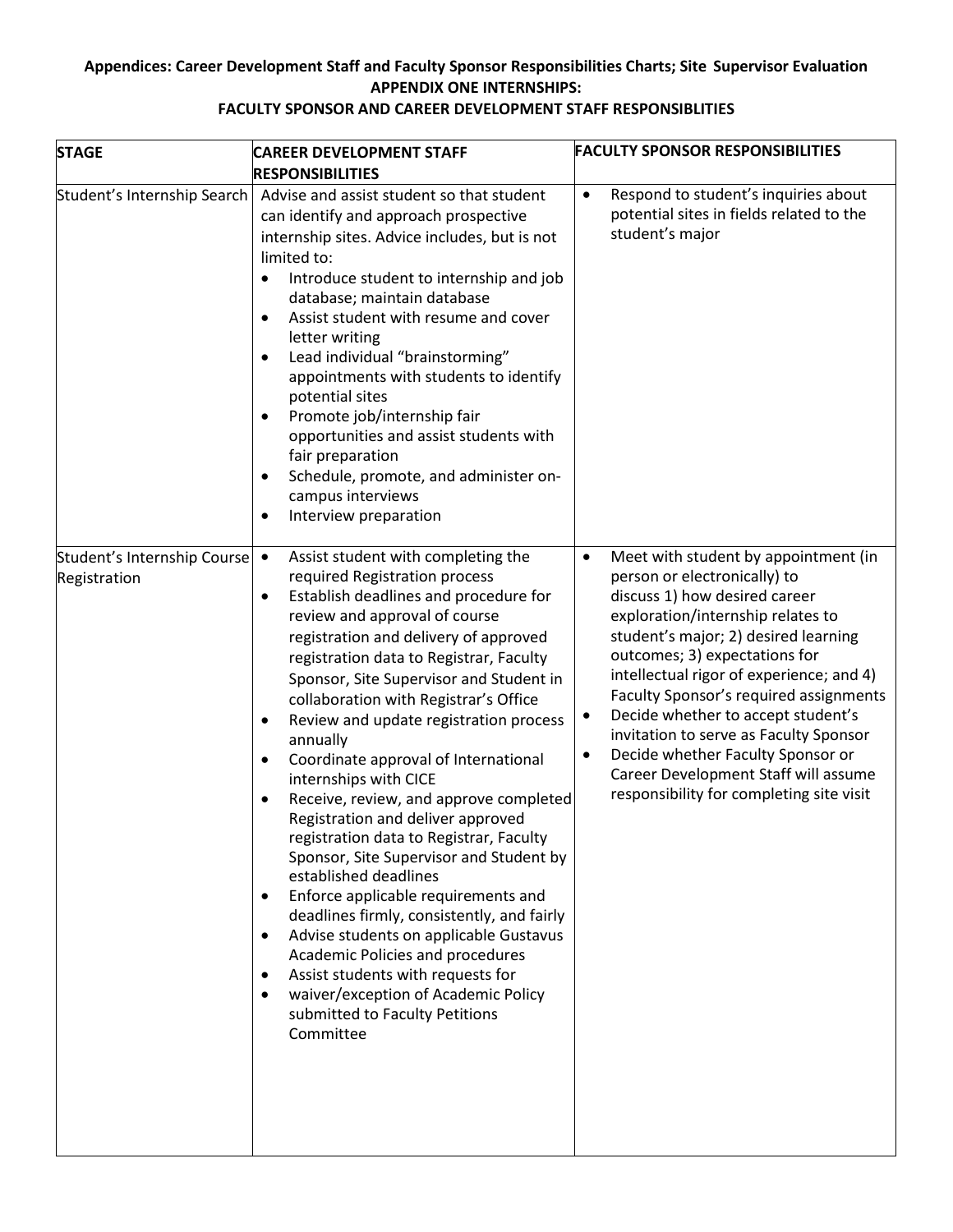| Student's Completion of<br>Internship | Facilitate mandatory Orientation for all<br>$\bullet$<br>students registered<br>Post, receive, review, and return all<br>$\bullet$<br>required Internship Program<br>assignments<br>Respond to student requests for<br>$\bullet$<br>information or assistance<br>Advise student on problems arising out<br>$\bullet$<br>of relationship with employer<br>Represent the College in response to<br>employer problems/concerns with<br>student or programs                                                                                                                                                        | Establish and maintain scheduled,<br>$\bullet$<br>regular, consistent engagement and<br>contact with student<br>Review and comment on Reflection<br>Assignments<br>Advise student on problems arising out<br>of relationship with employer                                                                                                                                                                               |
|---------------------------------------|----------------------------------------------------------------------------------------------------------------------------------------------------------------------------------------------------------------------------------------------------------------------------------------------------------------------------------------------------------------------------------------------------------------------------------------------------------------------------------------------------------------------------------------------------------------------------------------------------------------|--------------------------------------------------------------------------------------------------------------------------------------------------------------------------------------------------------------------------------------------------------------------------------------------------------------------------------------------------------------------------------------------------------------------------|
| Assessment                            | Complete site visits (where not<br>$\bullet$<br>completed by Faculty Sponsor)<br>Review and approve Faculty Sponsor<br>$\bullet$<br>Site Visit mileage expenses for<br>reimbursement<br>Review student's completed Site<br>$\bullet$<br><b>Supervisor Evaluation</b><br>Report student's completion of all<br>$\bullet$<br>Internship Program requirements and<br>eligibility for receipt of a final grade to<br>Faculty Sponsor no later than 24 hours<br>before applicable Registrar's deadline<br>for receipt of final grades<br>Distribute, collect, and review student<br>$\bullet$<br>course evaluations | Complete site visits (where not<br>$\bullet$<br>delegated to Career Development Staff)<br>Review student's completion of Faculty<br>$\bullet$<br>Sponsor's required assignments<br>Review student's completed Site<br>Supervisor Evaluation (Copy of Form<br>attached as Appendix Three)<br>Award final grade (P/F), based upon<br>$\bullet$<br>notice of student's completion of all<br>Internship Program requirements |
| <b>Employer Relations</b>             | Promote Gustavus to employers and<br>$\bullet$<br>prospective employers; establish,<br>cultivate, and maintain relationships<br>with employer contacts<br>Post and promote position descriptions<br>$\bullet$<br>received from employers to students<br>Risk management<br>$\bullet$<br>Collaborate with and support the work<br>$\bullet$<br>of Gustavus Alumni Relations and<br>Advancement Offices to increase career<br>exploration opportunities offered by<br>Gustavus alumni and friends and<br>financial support for students<br>completing unpaid internships from gifts<br>to the College            | Personify Gustavus to employers during<br>$\bullet$<br>Site Visits and encourage continuing<br>relationship between employer and<br>Gustavus.<br>Assist Career Development Staff in<br>$\bullet$<br>promoting internship opportunities<br>received from employers to students in<br>the Faculty Sponsor's department or in<br>student organizations for which the<br>Faculty Sponsor serves as Advisor                   |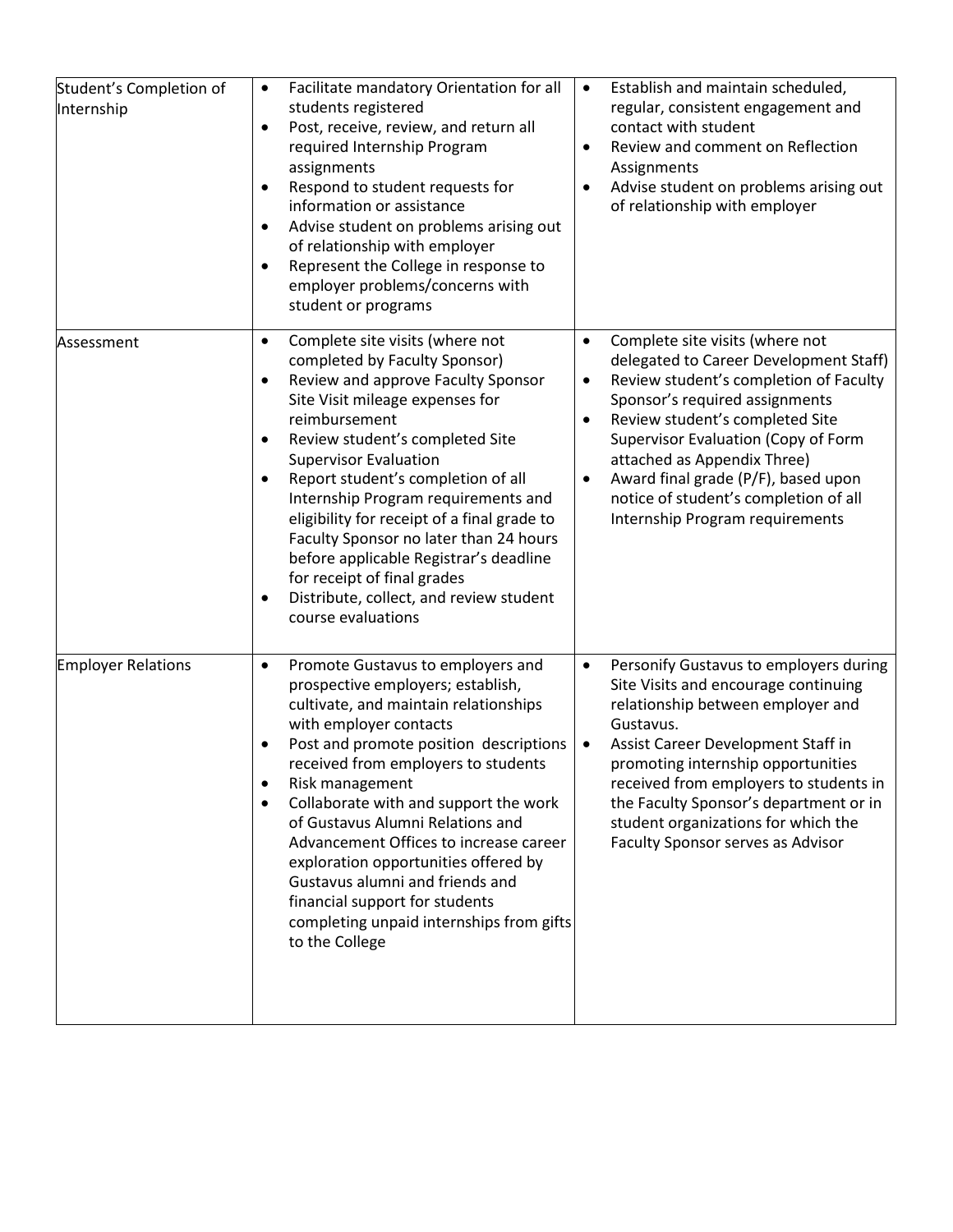# **APPENDIX TWO INTERIM CAREER EXPLORATIONS:**

## **FACULTY SPONSOR AND CAREER DEVELOPMENT STAFF RESPONSIBLITIES**

| <b>STAGE</b>                                                                   | <b>CAREER DEVELOPMENT STAFF</b><br><b>RESPONSIBILITIES</b>                                                                                                                                                                                                                                                                                                                                                                                                                                                                                                                                                                                                                                                                                                                                                                                                                                                                                                                                                               | <b>FACULTY SPONSOR RESPONSIBILITIES</b>                                                                                                                                                                  |
|--------------------------------------------------------------------------------|--------------------------------------------------------------------------------------------------------------------------------------------------------------------------------------------------------------------------------------------------------------------------------------------------------------------------------------------------------------------------------------------------------------------------------------------------------------------------------------------------------------------------------------------------------------------------------------------------------------------------------------------------------------------------------------------------------------------------------------------------------------------------------------------------------------------------------------------------------------------------------------------------------------------------------------------------------------------------------------------------------------------------|----------------------------------------------------------------------------------------------------------------------------------------------------------------------------------------------------------|
| <b>Student's Career</b><br><b>Exploration Search</b>                           | Advise and assist student so that student can<br>identify and approach prospective career<br>exploration sites. Advice includes, but is not<br>limited to:<br>Introduce student to internship and job<br>database; maintain database<br>Assist student with resume and cover<br>$\bullet$<br>letter writing<br>Lead individual "brainstorming"<br>appointments with students to identify<br>potential sites<br>Promote job/internship fair<br>opportunities and assist students with<br>fair preparation<br>Interview preparation<br>$\bullet$                                                                                                                                                                                                                                                                                                                                                                                                                                                                           | Respond to student's inquiries about<br>$\bullet$<br>potential sites, especially sites where<br>Gustavus students previously<br>completed career explorations under<br>that faculty sponsor's direction. |
| <b>Student's Career</b><br><b>Exploration Course (J-</b><br>Term) Registration | Assist student with obtaining and<br>$\bullet$<br>completing required Registration<br>Establish deadlines and procedure for<br>٠<br>review and approval of course<br>registration and delivery of approved<br>registration data to Registrar, Faculty<br>Sponsor, Site Supervisor and Student in<br>collaboration with Registrar's Office<br>Review and update registration process<br>$\bullet$<br>annually<br>Coordinate approval of international<br>career explorations with CICE<br>Receive, review, and approve completed<br>Registration and deliver approved<br>registration data to Registrar, Faculty<br>Sponsor, Site Supervisor and Student by<br>established deadlines<br>Enforce applicable requirements and<br>$\bullet$<br>deadlines firmly, consistently, and fairly<br>Advise students on applicable Gustavus<br>$\bullet$<br>Academic Policies and procedures<br>Assist students with requests for<br>$\bullet$<br>waiver/exception of Academic Policy<br>submitted to Faculty Petitions<br>Committee | Determine if additional academic<br>$\bullet$<br>assignments will be required and set<br>appropriate expectation and due dates                                                                           |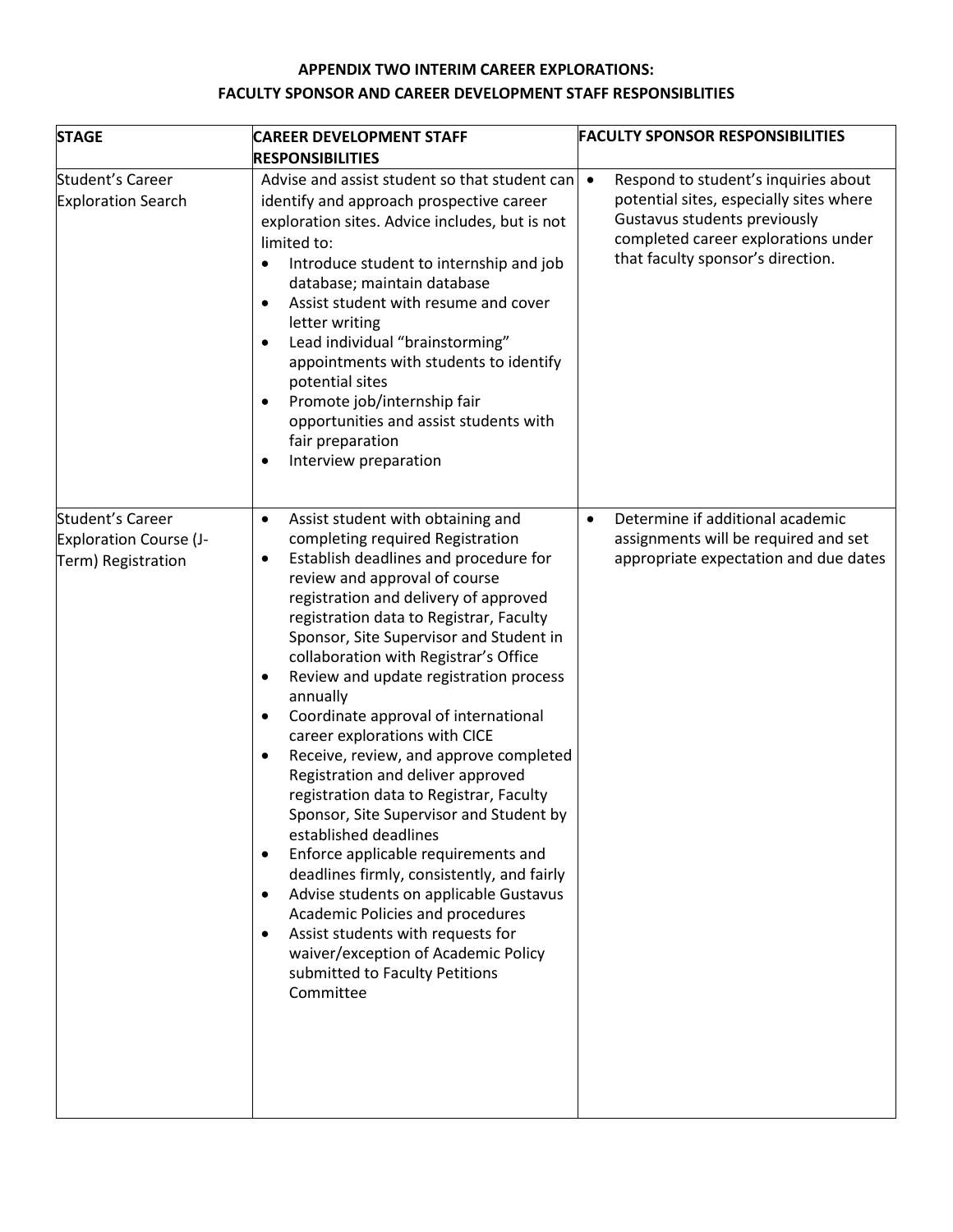| Student's Completion of<br>Career Exploration | Facilitate mandatory Orientation<br>$\bullet$<br>Meeting for all students registered<br>Post, receive, review, and return all<br>$\bullet$<br>required Interim Career Exploration<br>Program assignments<br>Respond to student requests for<br>$\bullet$<br>information or assistance<br>Advise student on problems arising out<br>$\bullet$<br>of relationship with employer<br>Represent the College in response to<br>$\bullet$<br>employer problems/concerns with<br>student or programs                                                            | Complete in person site visits where<br>$\bullet$<br>possible using alternative methods<br>(phone or video) where necessary.<br>Review and comment on Reflection<br>$\bullet$<br>Assignments<br>Advise student on problems arising out<br>$\bullet$<br>of relationship with employer                                                                             |
|-----------------------------------------------|---------------------------------------------------------------------------------------------------------------------------------------------------------------------------------------------------------------------------------------------------------------------------------------------------------------------------------------------------------------------------------------------------------------------------------------------------------------------------------------------------------------------------------------------------------|------------------------------------------------------------------------------------------------------------------------------------------------------------------------------------------------------------------------------------------------------------------------------------------------------------------------------------------------------------------|
| Assessment                                    | Review and approve Faculty Sponsor<br>$\bullet$<br>Site Visit expenses for reimbursement<br>$\bullet$<br>Review student's completed Site<br>$\bullet$<br><b>Supervisor Evaluation</b><br>Report student's completion of all<br>$\bullet$<br><b>Interim Career Exploration Program</b><br>٠<br>requirements and eligibility for receipt of<br>a final grade to Faculty Sponsor no later<br>than 24 hours before applicable<br>Registrar's deadline for receipt of final<br>grades<br>Distribute, collect, and review student<br>٠<br>course evaluations  | Review student's completed Site<br>$\bullet$<br><b>Supervisor Evaluation</b><br>Award final grade (P/F), based upon<br>$\bullet$<br>notice of student's completion of all<br>Interim<br><b>Career Exploration Program</b><br>$\bullet$<br>requirements<br>Review student's completion of Faculty<br>$\bullet$<br>Sponsor's required Assignments (as<br>assigned) |
| <b>Employer Relations</b>                     | Promote Gustavus to employers and<br>$\bullet$<br>prospective employers; establish,<br>cultivate, and maintain relationships<br>with employer contacts<br>Post and promote position<br>descriptions received from<br>employers to students<br>Risk management<br>Collaborate with and support the<br>work of Gustavus Alumni Relations<br>and Advancement Offices to increase<br>internship opportunities offered by<br>Gustavus alumni and friends and<br>financial support for students<br>completing unpaid internships from<br>gifts to the College | Personify Gustavus to employers<br>٠<br>during Site Visits and encourage<br>continuing relationship between<br>employer and Gustavus.                                                                                                                                                                                                                            |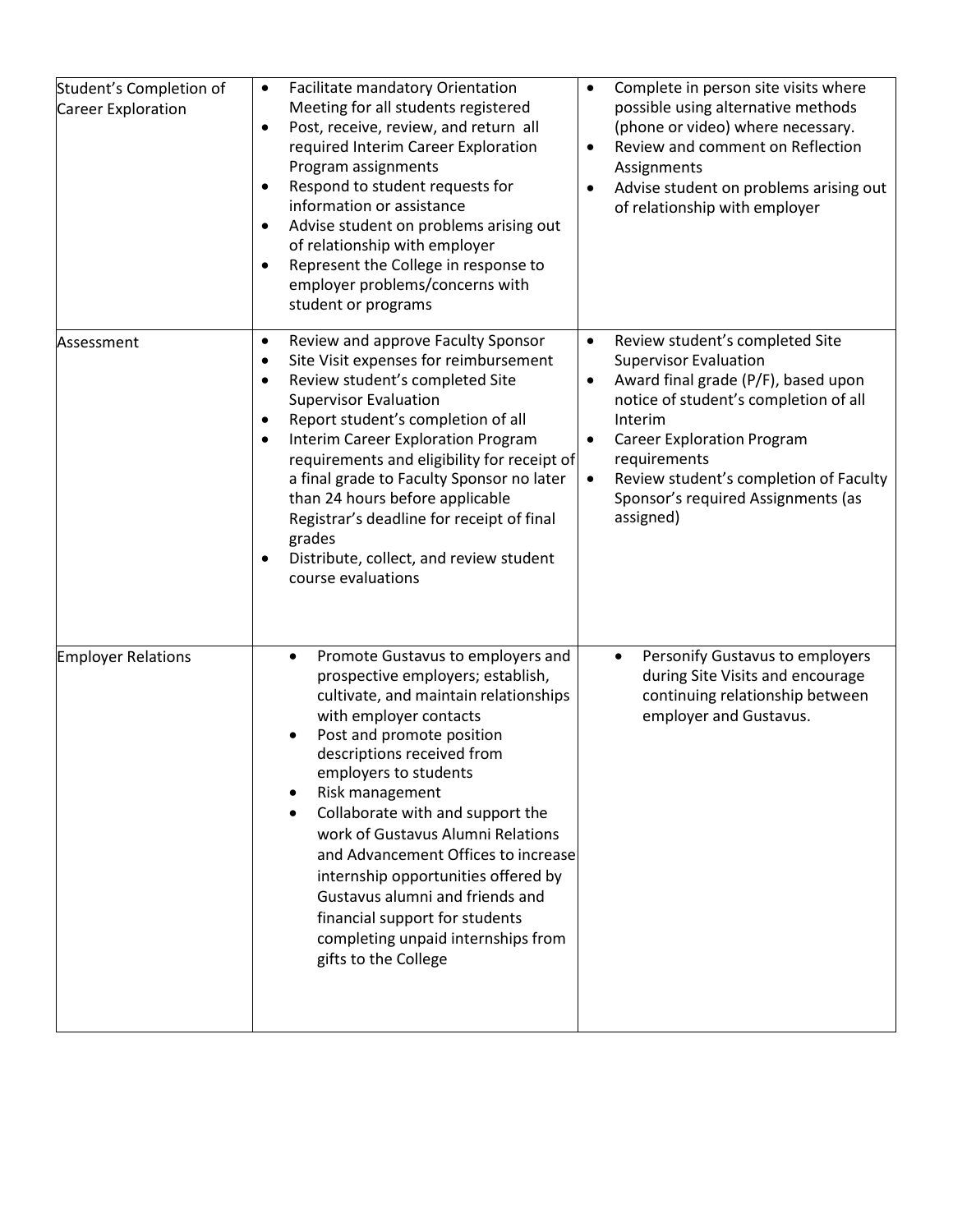# **APPENDIX THREE SITE SUPERVISOR EVALUATION: VIA SURVEY MONKEY**

L.

| Internship Information<br>* 1. Name of Intern<br>* 2. Internship Position/Title |  |
|---------------------------------------------------------------------------------|--|
|                                                                                 |  |
|                                                                                 |  |
|                                                                                 |  |
|                                                                                 |  |
|                                                                                 |  |
|                                                                                 |  |
|                                                                                 |  |
|                                                                                 |  |
| * 3. Faculty Sponsor Name                                                       |  |
|                                                                                 |  |
| * 4. Site Supervisor Information                                                |  |
| Name                                                                            |  |
| Company                                                                         |  |
| City/Town                                                                       |  |
| <b>State/Province</b>                                                           |  |
|                                                                                 |  |
| Country                                                                         |  |
| <b>Email Address</b>                                                            |  |
| <b>Phone Number</b>                                                             |  |
|                                                                                 |  |
| Evaluation - Please rate the intern's performance in the following areas        |  |
|                                                                                 |  |
| * 5. Interest in Work                                                           |  |
| UNSATISFACTORY: Little interest or enthusiasm for work                          |  |
| BELOW AVERAGE: Limited interest                                                 |  |
| AVERAGE: Average amount of interest and enthusiasm for the work                 |  |
| ABOVE AVERAGE: More than average amount of interest and enthusiasm for the work |  |
| EXCEPTIONAL: High interest and pride in the work                                |  |
| Comments:                                                                       |  |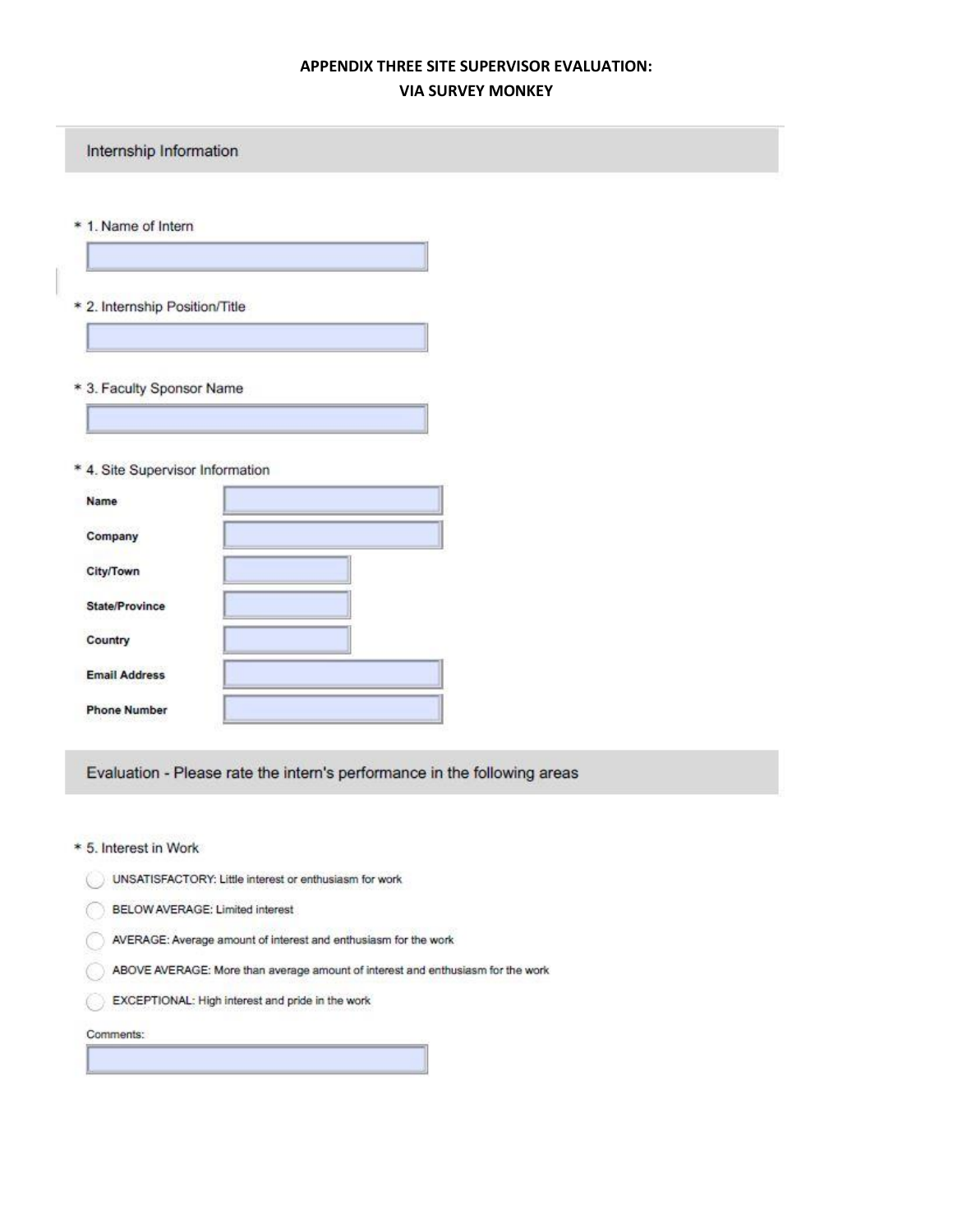## \* 6. Initiative



BELOW AVERAGE: Relies on others; Must be told what to do frequently

AVERAGE: Acts voluntarily in routine matters

ABOVE AVERAGE: Acts voluntarily in all matters

EXCEPTIONAL: Student completed all of the projects assigned and sought to take on additional work

#### Comments

C

## \* 7. Ability to Learn



- BELOW AVERAGE: Slow to learn
- AVERAGE: Average
- ABOVE AVERAGE: Quick to learn
- EXCEPTIONAL: Exceptionally quick to learn ť.

## Comments

\* 8. Quality of Work

- UNSATISFACTORY: Frequent errors
- BELOW AVERAGE: More than average number of errors
- AVERAGE: Work passes review with a normal amount of errors
- ABOVE AVERAGE: Usually thorough, good work, few errors ť
- EXCEPTIONAL: Very thorough and makes very few errors C

#### Comments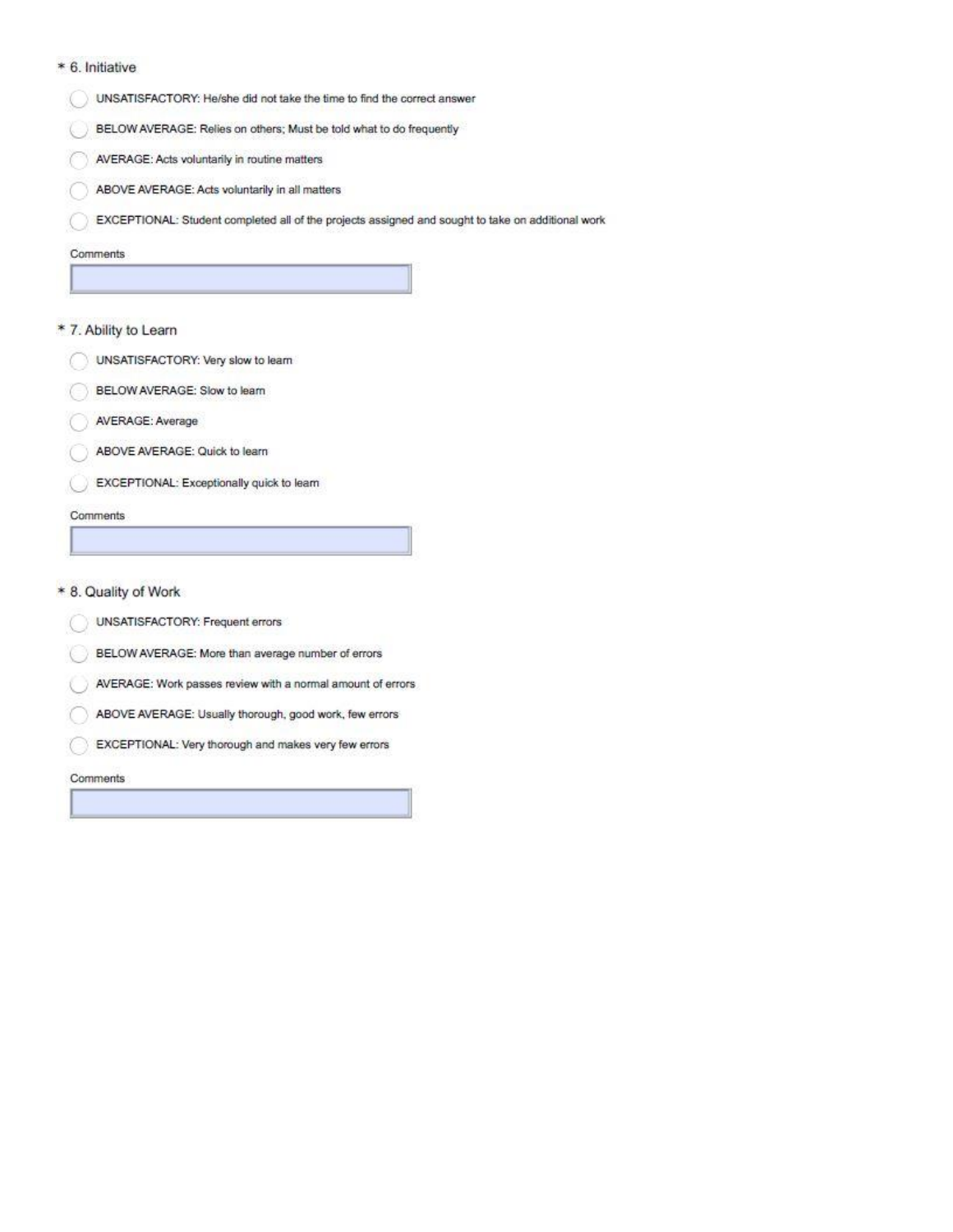## \* 9. Judgment

- UNSATISFACTORY: Jumps to conclusions without sufficient knowledge
- BELOW AVERAGE: Judgment often undependable
- AVERAGE: Judgment normally good in routine situations
- ABOVE AVERAGE: Uses good common sense. Usually makes good decisions
- EXCEPTIONAL: Decisions based on thorough analysis of problem

#### Comments

## \* 10. Dependability

- UNSATISFACTORY: Unreliable
- BELOW AVERAGE: Somewhat unreliable; requires above average supervision
- AVERAGE: Can be depended upon in routine situations
- ABOVE AVERAGE: Can usually be depended upon in most situations
- EXCEPTIONAL: Can always be depended upon in any situation

## Comments

\* 11. Teamwork

- UNSATISFACTORY: Consistently difficult to work with
- BELOW AVERAGE: Often difficult to work with; Sometimes antagonizes others
- AVERAGE: Most relations with others are harmonious under normal situations
- ABOVE AVERAGE: Congenial and helpful. Works well with others

EXCEPTIONAL: Engages effectively with others to accomplish organizational/project/departmental goals

#### Comments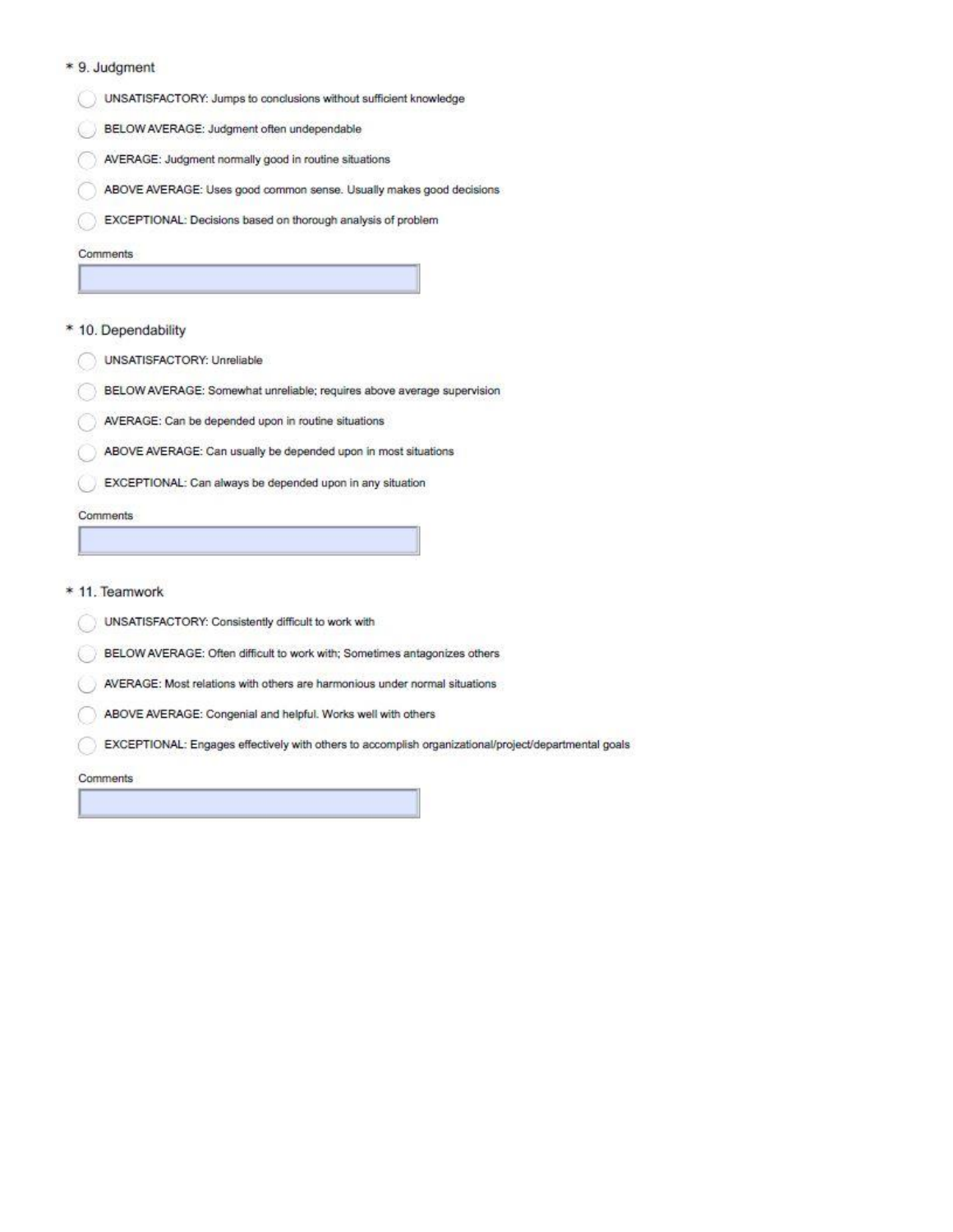### \* 12. Response to Supervision

UNSATISFACTORY: Resents suggestions and criticism by supervisor or needs close supervision

BELOW AVERAGE: Reluctantly accepts suggestions and criticism by supervisor; Sometimes fails to recognize own limitations

AVERAGE: Accepts suggestions and criticism by supervisor in satisfactory manner

ABOVE AVERAGE: Willingly accepts suggestions and criticism by supervisor

EXCEPTIONAL: Expresses appreciation and takes prompt action on suggestions by supervisor; Open-minded and confident

#### Comments

### \* 13. Interpersonal Skills

- UNSATISFACTORY: Poor
- **BELOW AVERAGE: Fair**
- AVERAGE: Good
- ABOVE AVERAGE: Very Good
- EXCEPTIONAL: Excellent

## Comments

\* 14. Oral Communication

- **UNSATISFACTORY: Poor**
- **BELOW AVERAGE: Fair**
- AVERAGE: Good
- ABOVE AVERAGE: Very Good
- EXCEPTIONAL: Excellent

Comments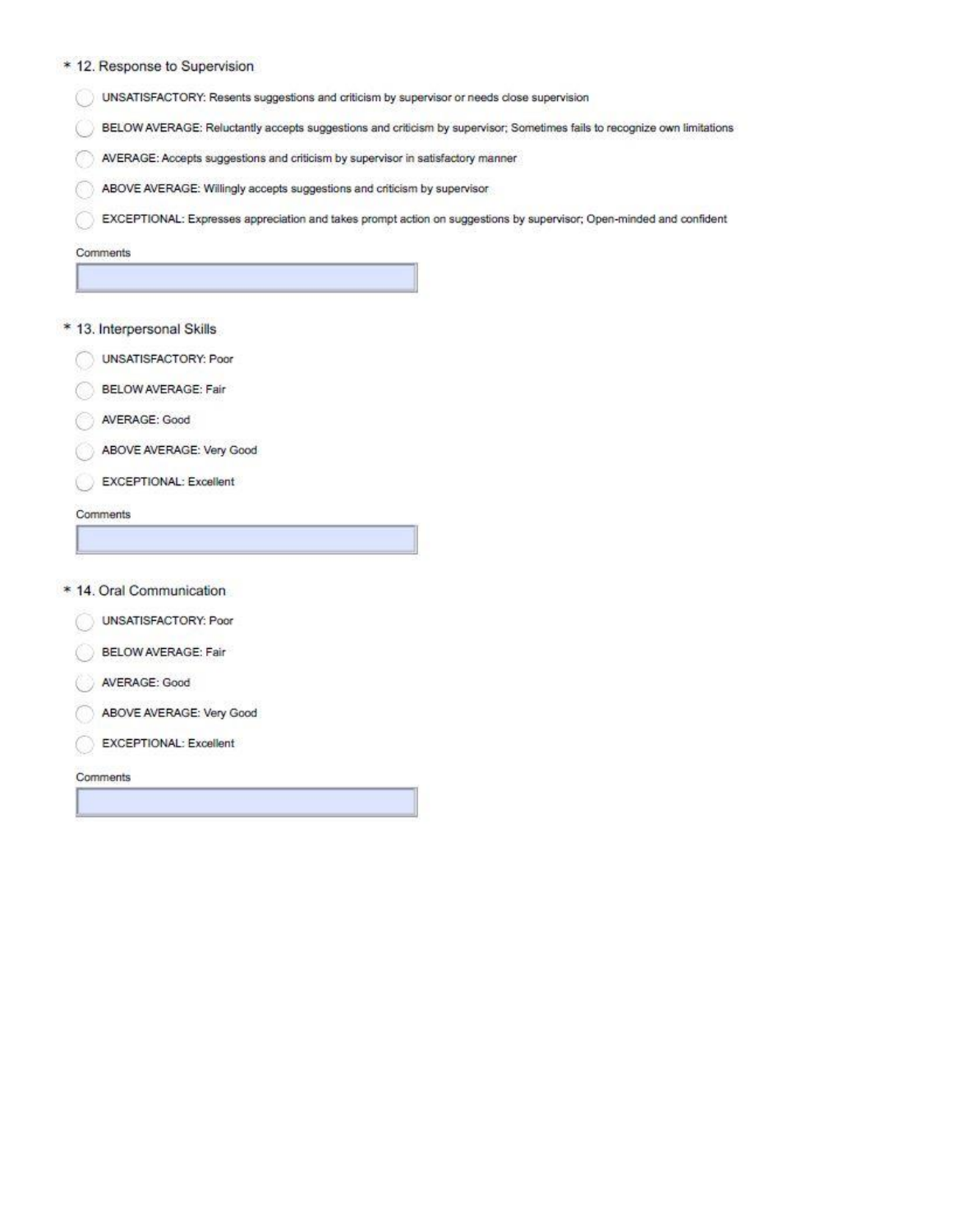- \* 15. Written Communication
	- **UNSATISFACTORY: Poor**
	- **BELOW AVERAGE: Fair**
	- AVERAGE: Good
	- ABOVE AVERAGE: Very Good
	- **EXCEPTIONAL: Excellent**

Comments

## \* 16. Planning and Organization

- UNSATISFACTORY: Consistently fails to plan and organize effectively
- BELOW AVERAGE: Often fails to plan and organize effectively
- AVERAGE: Does a normal amount of planning and organizing
- ABOVE AVERAGE: Consistently plans and organizes effectively
- EXCEPTIONAL: Does an excellent job of planning and organizing

## Comments

- \* 17. How ready for success is the student in an entry-level position compared to other interns?
	- UNSATISFACTORY: The student should focus on technical and/or interpersonal skill development before completing an additional experience
	- BELOW AVERAGE: The student should consider participating in another internship or other opportunity to gain additional experience
	- AVERAGE: Student could start at the right company preferably with a formal and structured training and feedback program
	- ABOVE AVERAGE: The student is ready to start at the entry-level, but would need some guidance and regular feedback at the start
	- EXCEPTIONAL: The student could start tomorrow, hit the ground running, and could lead projects without additional training
	- Comments

## Feedback